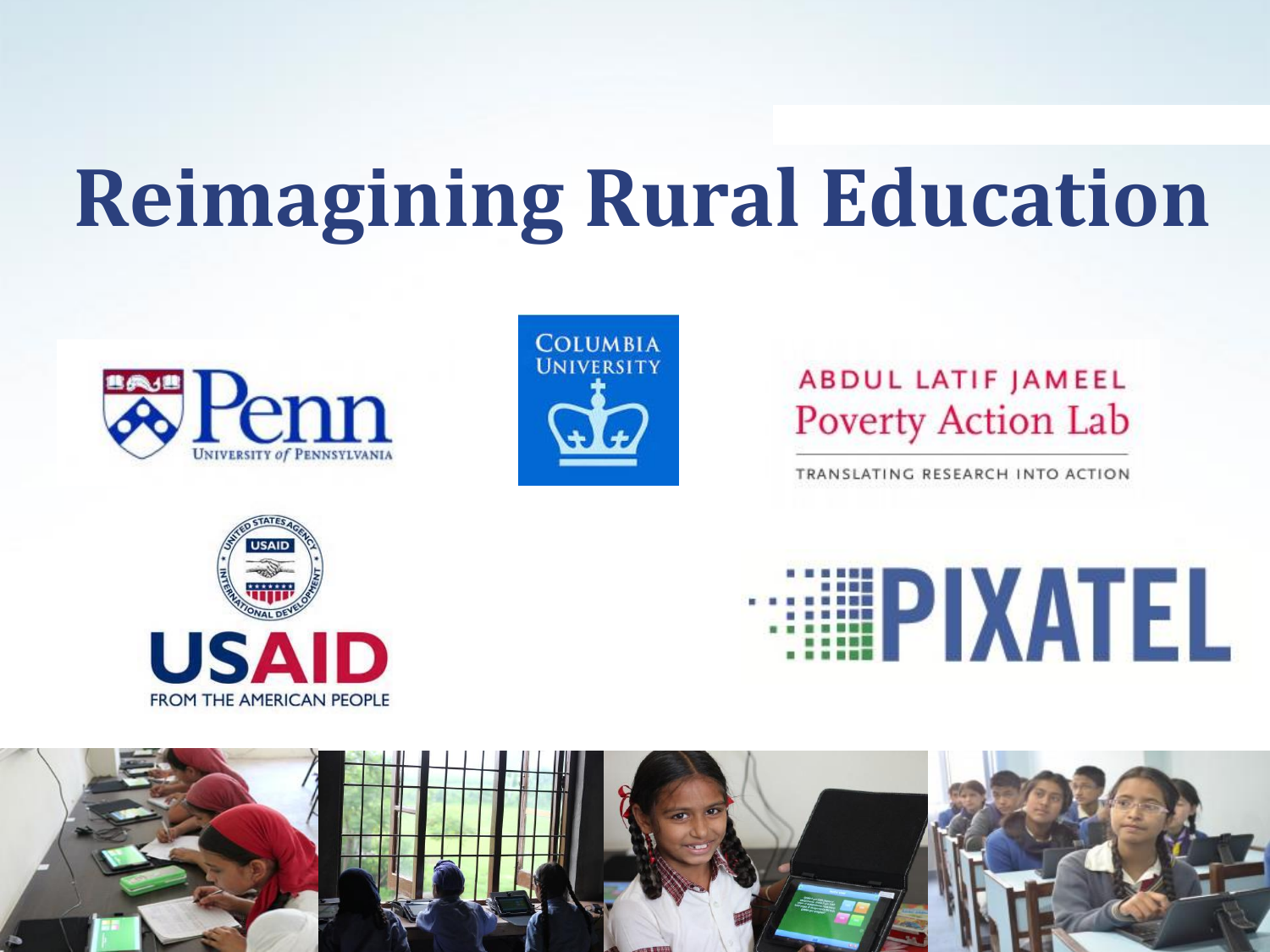### **Problem – Lack of Quality Education**



Sources: ekstep.org, ASER Survey, 2014 , Educational Statistics at a Glance (2010-2011)

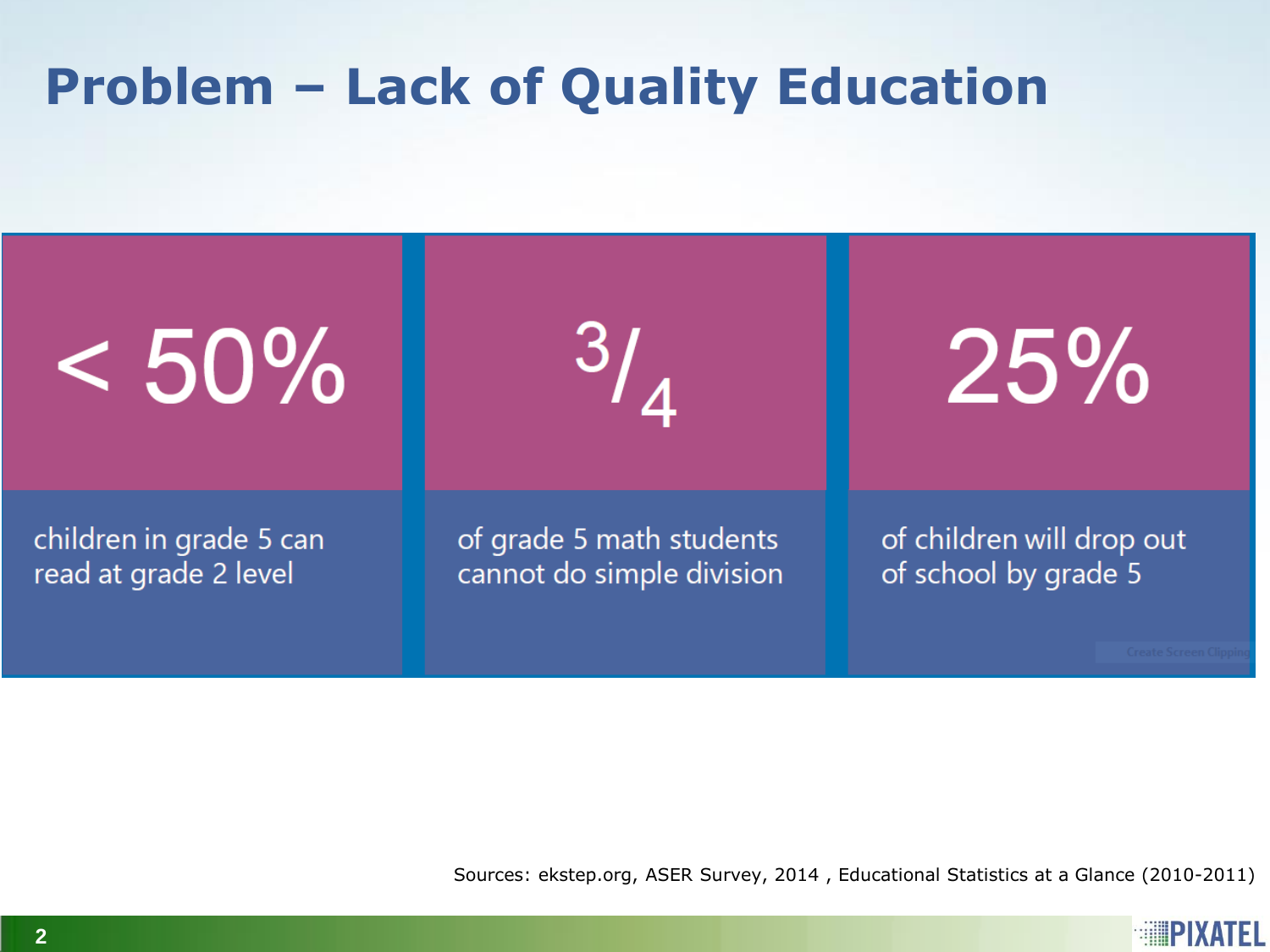#### **Speculation on the Current State of Education**

#### **Lack of Quality Teachers**

- High rates of teacher absenteeism
- Unmotivated teachers
- Poor qualifications
- **Lack of Quality Content** 
	- Content is not standardized across grades
	- Textbooks utilize poor pedagogy
	- Teachers lacking strong supplemental material
- **Lack of Support Systems** 
	- Parents lack literacy to provide support
	- Tutors too expensive for most families
	- Once a student falls behind, its difficult to catch up

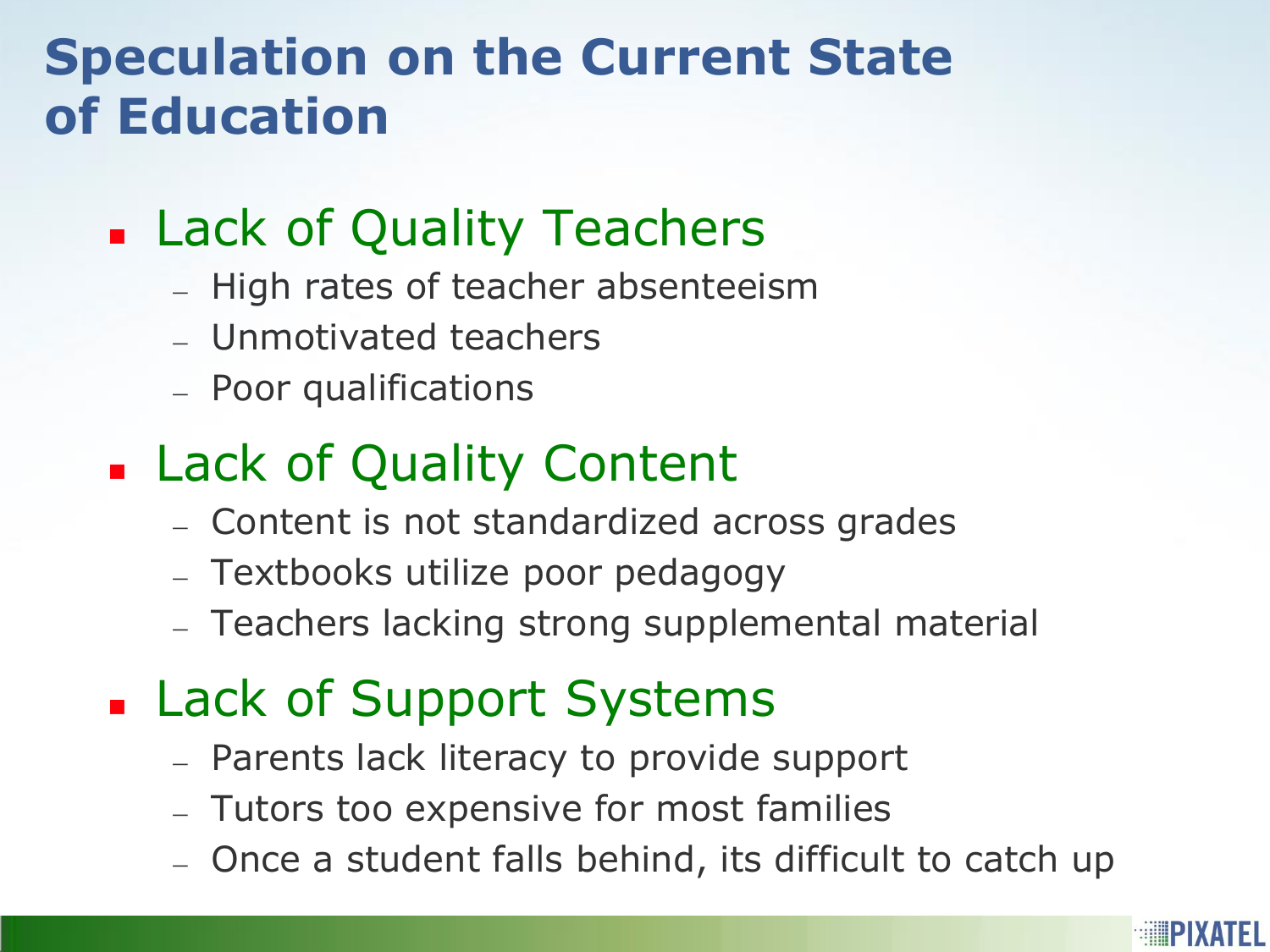### **Past Approaches to Attempted Solutions**

- **Past approaches to improve education quality** 
	- Improving classroom inputs like textbooks or class aides
	- Giving teachers performance-based incentives
	- Training or hiring more teachers
- **Rigorous testing shows that past approaches have** delivered limited results
	- Demonstrated little impact
	- Too expensive to implement
	- Difficult to scale

Research argues for solutions with new approach\*

- Allowing for diverse student ability and remedial training within each grade
- Content that is unaffected by teacher quality or high teacher turnover

**\*Glewwe and Kremer,** *Handbook on the Economics of Education* **2006; Banerjee and Duflo,** *Poor Economics***, 2011**

**MIPIXATEL**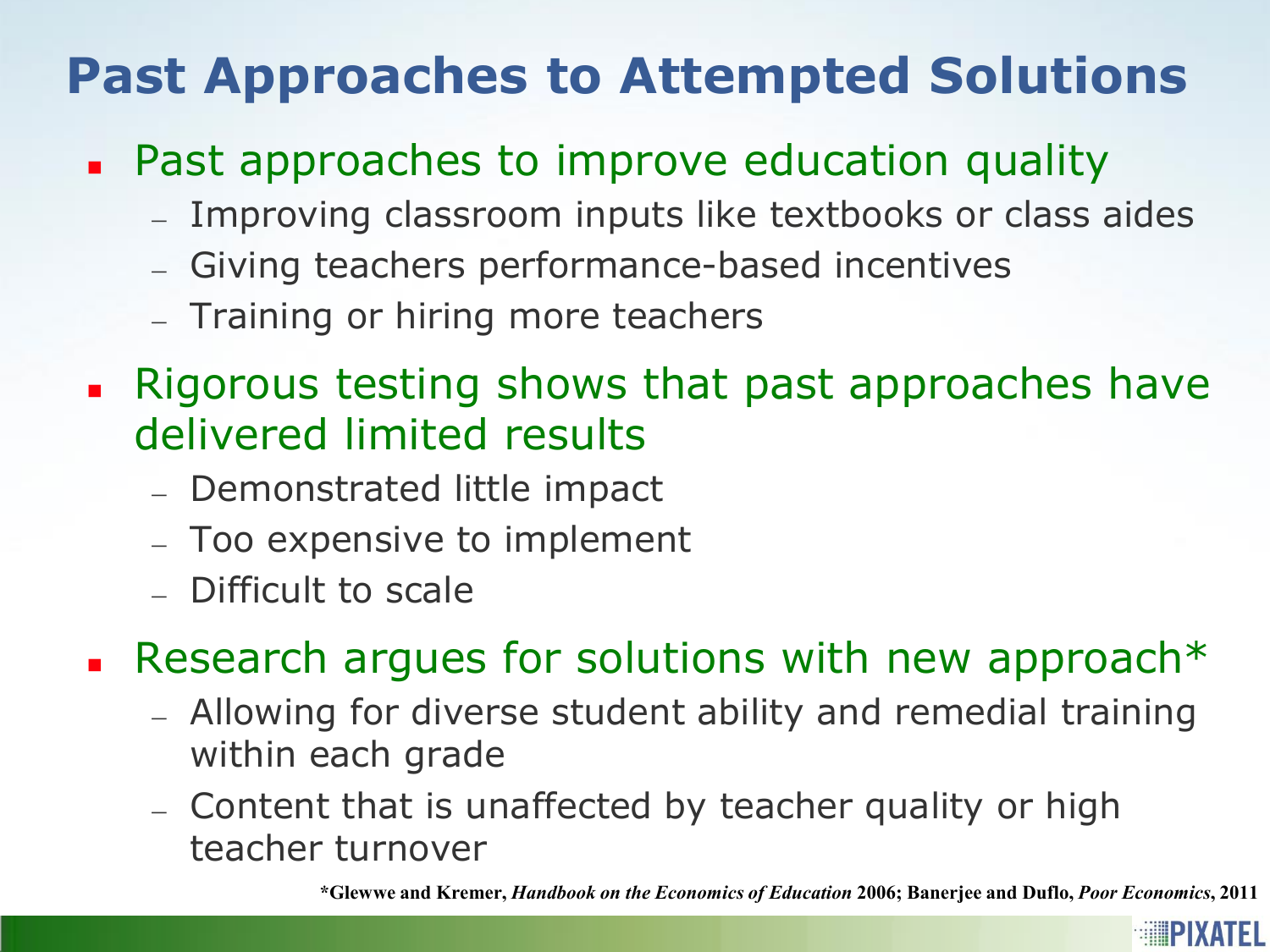#### **Pixatel's Solution**

- A novel tablet-based learning platform that provides children with dynamically tailored adaptive content suitable to their individual learning level
- **Enables daily practice and testing to enable** mastery of each topic learned
- The platform runs on inexpensive tablets and does not require constant electricity or Internet or computer literacy among teachers
	- Auto-generated metrics show teachers which students most in need of attention in real time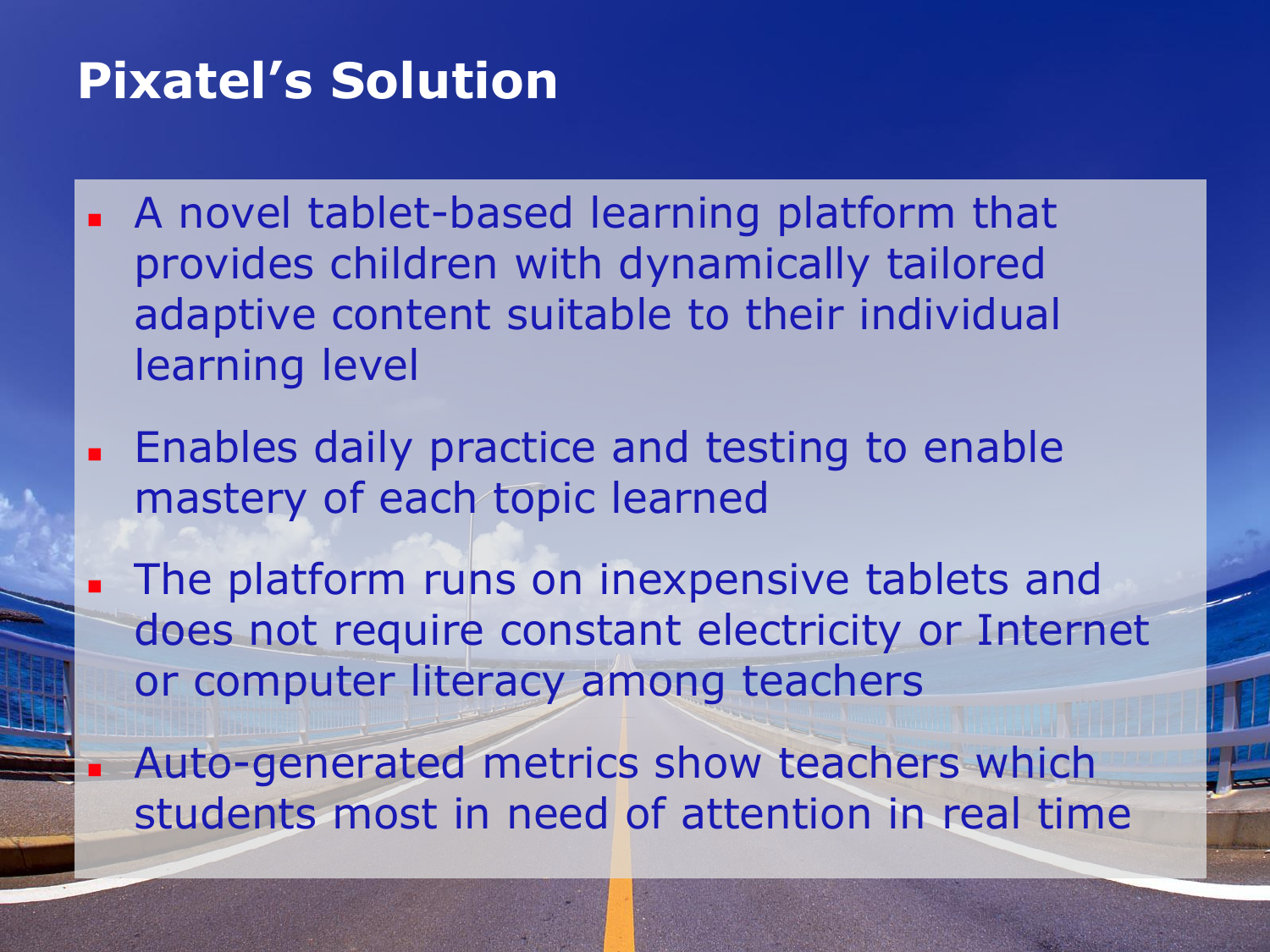#### **Large Learning Gains for Students with Tablets - 2015 Full Year Results**



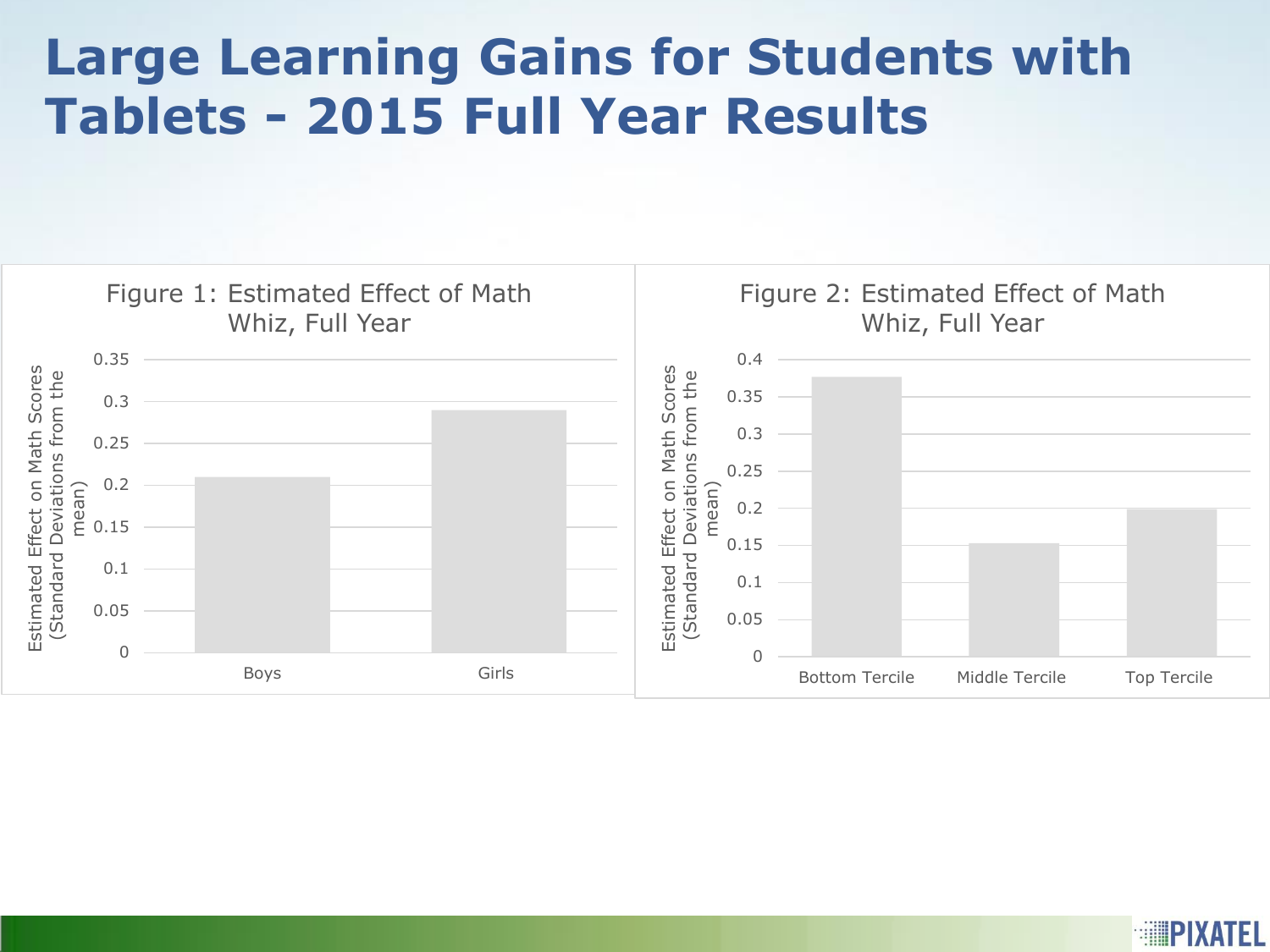#### **Adaptive Learning Delivers Positive Results in Field Implementation**

- **Large increase in learning outcomes for bottom** tercile of students and girls
- **Tablets help teachers use classroom time more** effectively
- **Student non-cognitive skills improving** 
	- Real time feedback improving student confidence
	- Greater self-esteem and more focused attention
	- Disruptive students are more engaged and calm
	- Tablets helping overcome "math-phobia"
	- Habits for life-long learning developing